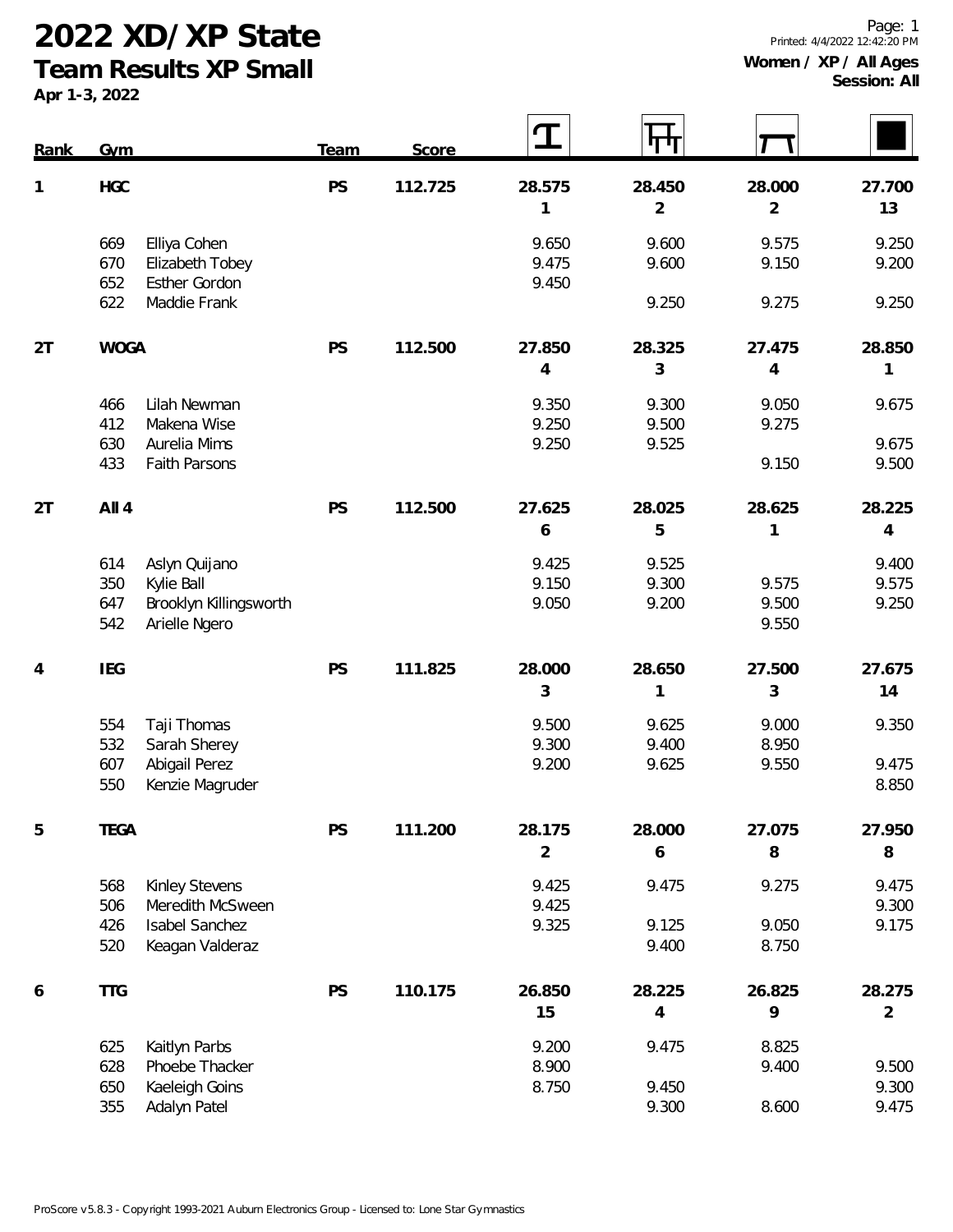**Team Results XP Small**

| Rank           | Gym                                                                    |                                                          | <b>Team</b> | Score   | $\bf{T}$                |                         |                         |                         |
|----------------|------------------------------------------------------------------------|----------------------------------------------------------|-------------|---------|-------------------------|-------------------------|-------------------------|-------------------------|
| $\overline{7}$ | Discover gymnastics                                                    |                                                          | PS          | 110.025 | 27.775<br>5             | 27.200<br>11            | 27.125<br>6T            | 27.925<br>9             |
|                | 456<br>329<br>411                                                      | Koko Echevarria<br>Meredith Baumgarten<br>Kaison Marrow  |             |         | 9.525<br>9.150<br>9.100 | 9.400<br>9.200<br>8.600 | 9.375<br>8.700<br>9.050 | 9.375<br>9.350<br>9.200 |
| 8              | <b>SGA</b>                                                             |                                                          | PS          | 109.175 | 27.150<br>9             | 27.300<br>9T            | 27.125<br>6T            | 27.600<br>15            |
|                | 438<br>Sophia Ruiz<br>674<br>Hailey Wynn<br>540<br>Jenna Herlitz       |                                                          |             |         | 9.450<br>8.950<br>8.750 | 9.250<br>8.350<br>9.700 | 9.100<br>8.800<br>9.225 | 9.350<br>8.975<br>9.275 |
| 9              | Alamo Heights                                                          |                                                          | PS          | 108.750 | 27.575<br>7             | 27.300<br><b>9T</b>     | 26.125<br>14            | 27.750<br>12            |
|                | Fatima Veana<br>418<br>471<br>Sophia Rice<br>460<br>307<br>Liv Marquez | Dawson Balthrop                                          |             |         | 9.425<br>9.100<br>9.050 | 9.700<br>9.000<br>8.600 | 9.275<br>8.400<br>8.450 | 9.525<br>9.000<br>9.225 |
| 10             | Flipnastics                                                            |                                                          | PS          | 108.200 | 27.075<br>10            | 27.800<br>7             | 25.225<br>18            | 28.100<br>5             |
|                | 421<br>362<br>370<br>339<br>Jade Brown                                 | Schrader Randall<br>Vivienne Halford<br>Maiya Kulasingam |             |         | 9.225<br>8.950<br>8.900 | 9.450<br>9.200<br>9.150 | 7.850<br>8.375<br>9.000 | 9.400<br>9.250<br>9.450 |
| 11             | AA Gym                                                                 |                                                          | PS          | 108.150 | 26.900<br>12T           | 26.275<br>15            | 26.725<br>10            | 28.250<br>$\sqrt{3}$    |
|                | Chloe Sandel<br>360<br>668<br>Ariel Tran<br>410<br>Avery Hearon        |                                                          |             |         | 9.350<br>8.850<br>8.700 | 8.600<br>8.450<br>9.225 | 8.750<br>9.325<br>8.650 | 9.400<br>9.600<br>9.250 |
| 12             | CAG - Kuykendahl                                                       |                                                          | PS          | 107.575 | 27.200<br>8             | 27.725<br>8             | 24.875<br>19            | 27.775<br>11            |
|                | Ava Ellett<br>634<br>334<br>Zylee Peak<br>469<br>Jaedyn Long           |                                                          |             |         | 9.300<br>9.100<br>8.800 | 9.200<br>9.300<br>9.225 | 8.475<br>8.200<br>8.200 | 9.225<br>9.500<br>9.050 |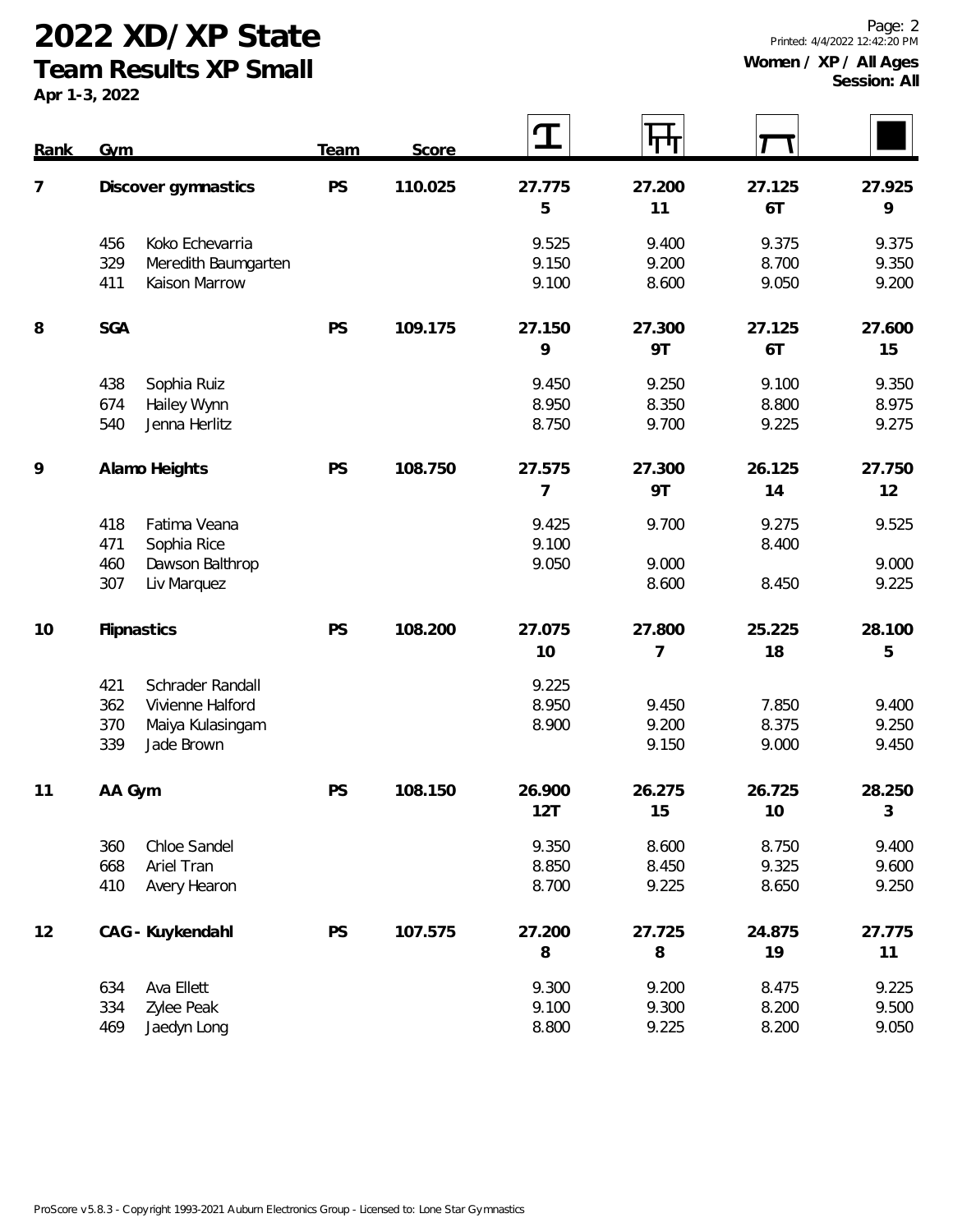**Team Results XP Small**

| Rank | <b>Gym</b>                                                                                 | Team | Score   | T                       | पाग                     |                         |                         |
|------|--------------------------------------------------------------------------------------------|------|---------|-------------------------|-------------------------|-------------------------|-------------------------|
| 13   | Thornton's                                                                                 | PS   | 107.300 | 26.250<br>23            | 26.500<br>14            | 26.525<br>11            | 28.025<br>7             |
|      | 337<br>Kamryn Kiersh<br>345<br>Jordyn Trammell                                             |      |         | 8.900<br>8.800          | 8.850                   | 8.550                   | 9.500<br>9.325          |
|      | 302<br>Gabby LaCross<br>434<br>Alexis Hughes<br>517<br>Lily Koss                           |      |         | 8.550                   | 9.350<br>8.300          | 9.350<br>8.625          | 9.200                   |
| 14   | CAG - Woodlands                                                                            | PS   | 106.525 | 26.450<br>22            | 26.525<br>13            | 26.375<br>13            | 27.175<br>18            |
|      | 666<br>Tahira King<br>527<br>Francesca Mastrangelo<br>429<br>Jaidynn Harris                |      |         | 8.900<br>8.800<br>8.750 | 7.900<br>9.375<br>9.250 | 8.900<br>9.250<br>8.225 | 9.100<br>9.250<br>8.825 |
| 15   | <b>Maximum Athletics</b>                                                                   | PS   | 106.425 | 26.900<br>12T           | 25.650<br>16            | 27.250<br>5             | 26.625<br>22            |
|      | 602<br>Macie Tyson<br>Kylie Roberts<br>364<br>Lauren Stafford<br>407                       |      |         | 9.250<br>8.900<br>8.750 | 9.300<br>8.350<br>8.000 | 8.950<br>8.925<br>9.375 | 9.175<br>8.850<br>8.600 |
| 16   | <b>Aerial Athletics</b>                                                                    | PS   | 105.575 | 27.000<br>11            | 25.425<br>18            | 25.925<br>16            | 27.225<br>17            |
|      | 515<br>Madalyn Morton<br>518<br>Arianna Valadez<br>332<br>Lyla Fagan<br>436<br>Maren Lopez |      |         | 9.150<br>9.050<br>8.800 | 9.350<br>8.050<br>8.025 | 8.775<br>8.325<br>8.825 | 9.225<br>8.750<br>9.250 |
| 17   | CAG - Blackhorse                                                                           | PS   | 105.525 | 26.825<br><b>16T</b>    | 26.850<br>12            | 24.850<br>20            | 27.000<br>20            |
|      | 451<br>Olivia Pizana<br>439<br>Brooklynh Doan<br>305<br>Lucy Montague                      |      |         | 9.025<br>9.000<br>8.800 | 9.300<br>8.800<br>8.750 | 8.400<br>8.300<br>8.150 | 9.100<br>9.000<br>8.900 |
| 18   | Mavericks                                                                                  | PS   | 105.500 | 26.900<br>12T           | 25.350<br><b>19T</b>    | 25.675<br>17            | 27.575<br>16            |
|      | Victoria Watkins<br>507<br>636<br>Cassara Wyllie<br>327<br>Emma Zenteno                    |      |         | 9.300<br>9.050<br>8.550 | 8.650<br>8.600<br>8.100 | 8.100<br>8.725<br>8.850 | 9.500<br>8.950<br>9.125 |